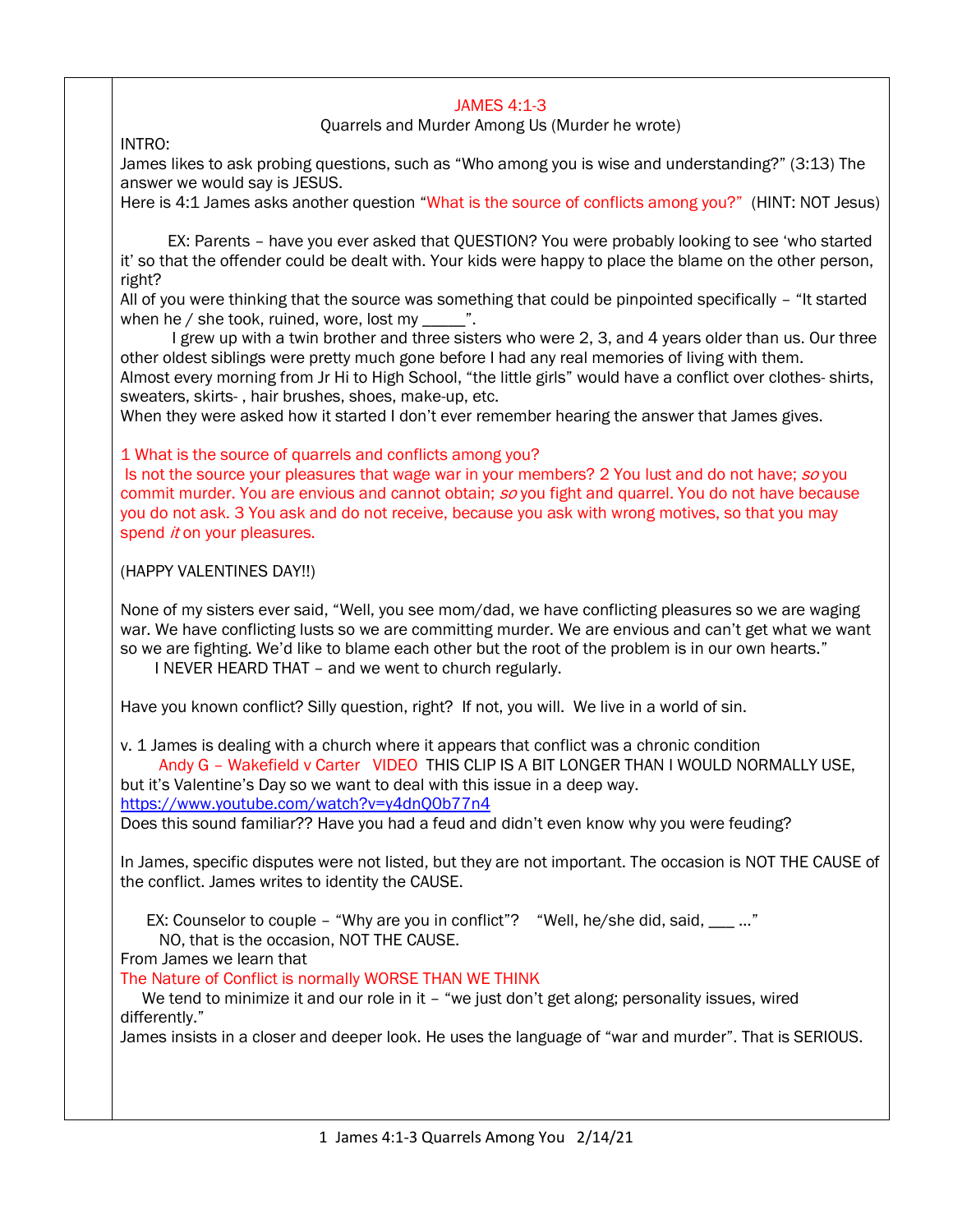A quarrel begins as a fight and ends as a war and murder ( no body bags, but 'murder' as Jesus described it.). 1 Jn 3:15 Everyone who hates his brother is a murderer; and you know that no murderer has eternal life abiding in him. Quarrels reveal the presence of underlying sin, typically in the areas of pride and unbelief. EX: 1976 Beach Project – If conflict breaks out, it is because one or both are out of step with Christ. The Holy Spirit doesn't argue with Himself. THAT GOT MY ATTENTION as a young believer Fights reveal sin, not just against each other, but it points to sin against God – coveting is a God directed sin, even if we don't realize it. As we see the depth of fights, we see our need for grace. DISCERNING THE CAUSE IS SIMPLER THAN WE THINK Conflicts can seem so confusing and complex. James shows us there is no mystery in the cause. We don't need therapist or divine intervention to know the cause. The cause is simple – it is within YOU. Not outside of you. Your pleasures are at war. You desire and can't have so you murder. You covet and cannot attain, so you fight. George McDonald For the one principle of Hell is "I am my own. I am my own king and my own subject. I am the center from which go out my thoughts; .... My own glory is, and ought to be, my chief care; my ambition, to gather regards of men to the one center, myself. My pleasure is my pleasure. … My right is — what I desire. The more I am all in all to myself, the greater I am." … David P. … "People usually don't see their desires and lusts…. I have yet to meet a couple locked in hostility (and the accompanying fear, self-pity, hurt, self-righteousness) who really understood and reckoned with their motives." David Powlison Unmet cravings undergird conflict. Those could also be seen as idols. Cravings for all sorts of things i.e. approval, comfort, respect, a certain lifestyle, control, achievement, etc. We fight because we DON'T GET WHAT WE WANT, so we go to war; we fight; we murder. THE WHY – there is a deeper under the surface issue – the Root Martin Luther - "Under every behavioral sin is the sin of idolatry and under every idol is the sin of disbelief in the gospel" – Unbelief means that at that moment we stop believing that Jesus has secured for us everything that we truly need for security, significance, and ultimate glory Francis Schaeffer on the  $10^{th}$  Commandment – Thou shalt not covet (evidence of Unbelief) I am to love God enough to be content I am to love my neighbor enough not to envy. EASY APPLICATION: This is free for believer and not yet believer. Sometimes the cravings are connected to unmet expectations and they are unmet because they are never expressed. – SPEAK THEM. No one in your family or workplace is a mind reader. Evaluate if they are realistic before you speak them.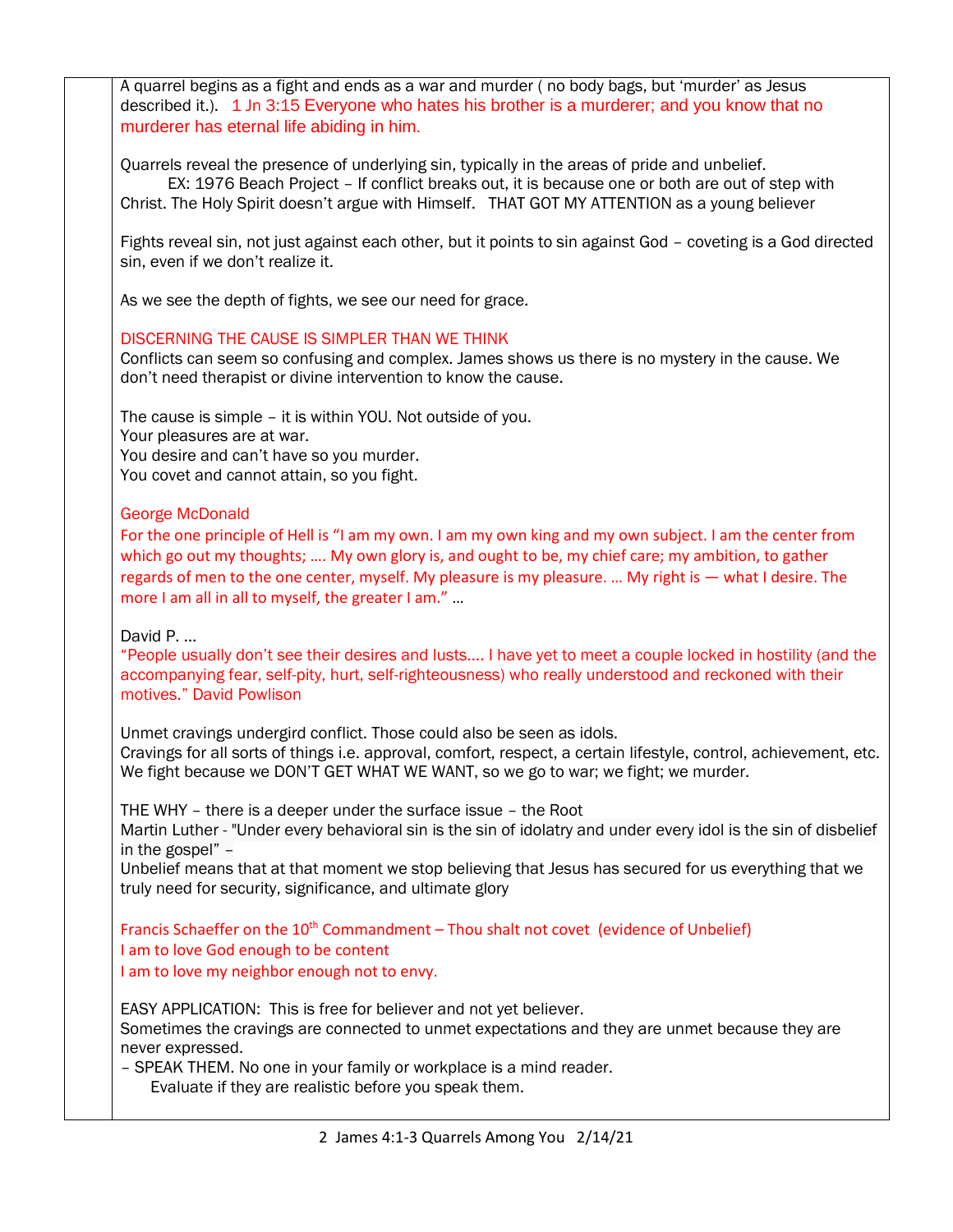| Ask God for eyes to see the craving under the conflict, before it escalates - TIME OUT AND do a craving<br>check/ idol check.                                                                                                                                                                                                                                                                                                                                                                                                                                                           |
|-----------------------------------------------------------------------------------------------------------------------------------------------------------------------------------------------------------------------------------------------------------------------------------------------------------------------------------------------------------------------------------------------------------------------------------------------------------------------------------------------------------------------------------------------------------------------------------------|
| EX: CHECK ENGINE light - The problem usually isn't in the dashboard, but in the engine i.e. our<br>HEART.                                                                                                                                                                                                                                                                                                                                                                                                                                                                               |
| v. 2-3 The SOLUTION IS EASIER THAN WE THINK<br>You do not have because you do not ask. 3 You ask and do not receive, because you ask with<br>wrong motives, so that you may spend it on your pleasures.                                                                                                                                                                                                                                                                                                                                                                                 |
| Pray - James speaks to Christians who have failed to do the obvious - PRAY<br>Peculiar People -sketch "I think we should pray" "Is it as bad as that?" "Has it come to that?"                                                                                                                                                                                                                                                                                                                                                                                                           |
| They are demanding from others what only God can provide. They've drifted from God and forgotten that<br>God is the source of every good gift.<br>Unresolved conflict shows that we've lost sight of the goodness and grace of God, so we expect the wrong<br>things from others.                                                                                                                                                                                                                                                                                                       |
| Those who DID PRAY did so with wrong motives-trying to manipulate God                                                                                                                                                                                                                                                                                                                                                                                                                                                                                                                   |
| God is good and generous and He is the giver of every good gift that we need.<br><sup>17</sup> Every good thing given and every perfect gift is from above, coming down from the Father of<br>lights, with whom there is no variation or <b>larger</b> shadow. James 1:17                                                                                                                                                                                                                                                                                                               |
| Why not ask God FIRST instead of demanding from someone else what only God can give?<br>He delights in blessing his people with all that we need.                                                                                                                                                                                                                                                                                                                                                                                                                                       |
| ACTION STEP: Learn to view the other person from God's perspective.<br>How does your heavenly Father and his / her heavenly Father feel about him/her right now?<br>"Gentle and Lowly" - Dane Ortland re: Thomas Godwin<br>"The sins of those who belong to God open the floodgates of his heart of compassion for us. The dam<br>breaks. It is not our loveliness that wins his love. It is our unloveliness. We so easily live with a<br>diminished view of the compassionate heart of God for those who are in Christ. When we sin, the very<br>heart of Christ is drawn out to us." |
| A QUESTION WE LEARNED in our mid-parenting years and tried to incorporate in conflicts is:<br>"Where is the gospel in this?"                                                                                                                                                                                                                                                                                                                                                                                                                                                            |
| That question makes us stop and remember that we are bigger sinners than we dare admit and more<br>loved than we dare imagine in Christ. SO IS THE believer with whom you are in conflict.                                                                                                                                                                                                                                                                                                                                                                                              |
| Edwards #8<br>8. Resolved, to act, in all respects, both speaking and doing, as if nobody had been so vile as I, and as if I<br>had committed the same sins, or had the same weaknesses or failings as others; and that I will let the<br>knowledge of their failings promote nothing but shame in me, and prove only an occasion of my<br>confessing my own sins and misery to God.<br>$(Col 3:12-13)$                                                                                                                                                                                 |
| <sup>12</sup> So, as those who have been chosen of God, holy and beloved, put on a heart of compassion,<br>kindness, humility, gentleness and $\triangle$ patience; <sup>13</sup> bearing with one another, and forgiving each other,<br>whoever has a complaint against anyone; just as the Lord forgave you, so also should you.                                                                                                                                                                                                                                                      |
| *How would your marriage, your family, your work life and church life be different if you really<br>lived out this verse?                                                                                                                                                                                                                                                                                                                                                                                                                                                               |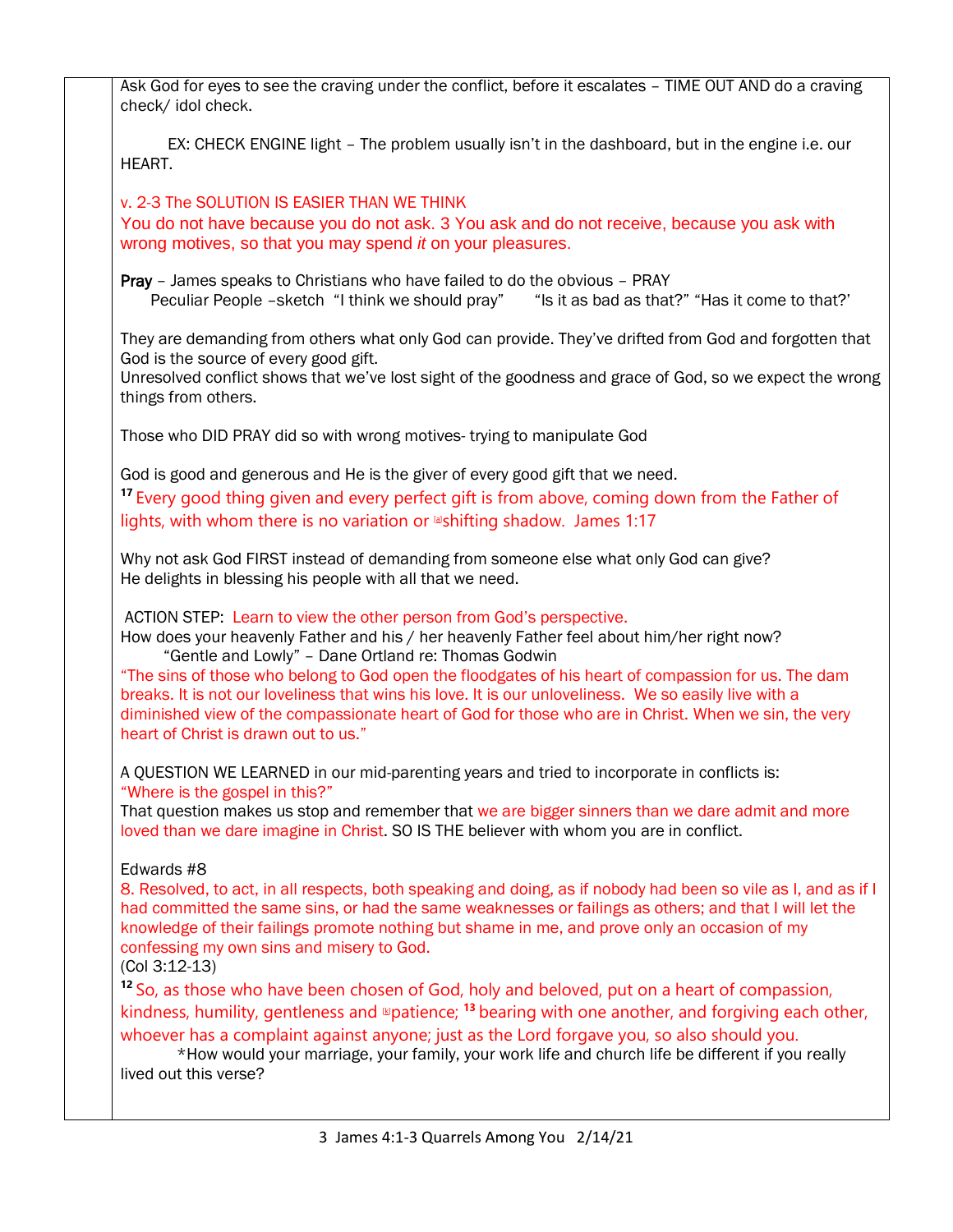<<Wait, I'm supposed to think like that in the midst of a conflict? That's just not me. Ain't gonna happen. You're expecting too much.>>

NO, I'm only expecting that if we claim the name of Christ, then we'll walk in the power of Christ. The Christian life is not natural. It is supernatural.

All we need to do is to humbly ask. By God's grace, resolving conflict is simpler than we think.

Behind the invitation to ask God first, is the reality that our most serious conflict is already solved.

The hostility between a holy God and sinful man has been resolved by God sending His Son to die in our place.

There is hope for us because Christ dealt with our deepest conflict on the cross.

Conflict Resolution is SOMEONE WE MEET before it is something we practice.

That is what this table represents.

If you say you believe that, but are holding on to conflict or are nursing a grudge, then don't partake, lest you eat and drink judgement to yourself.

COME TO THE TABLE